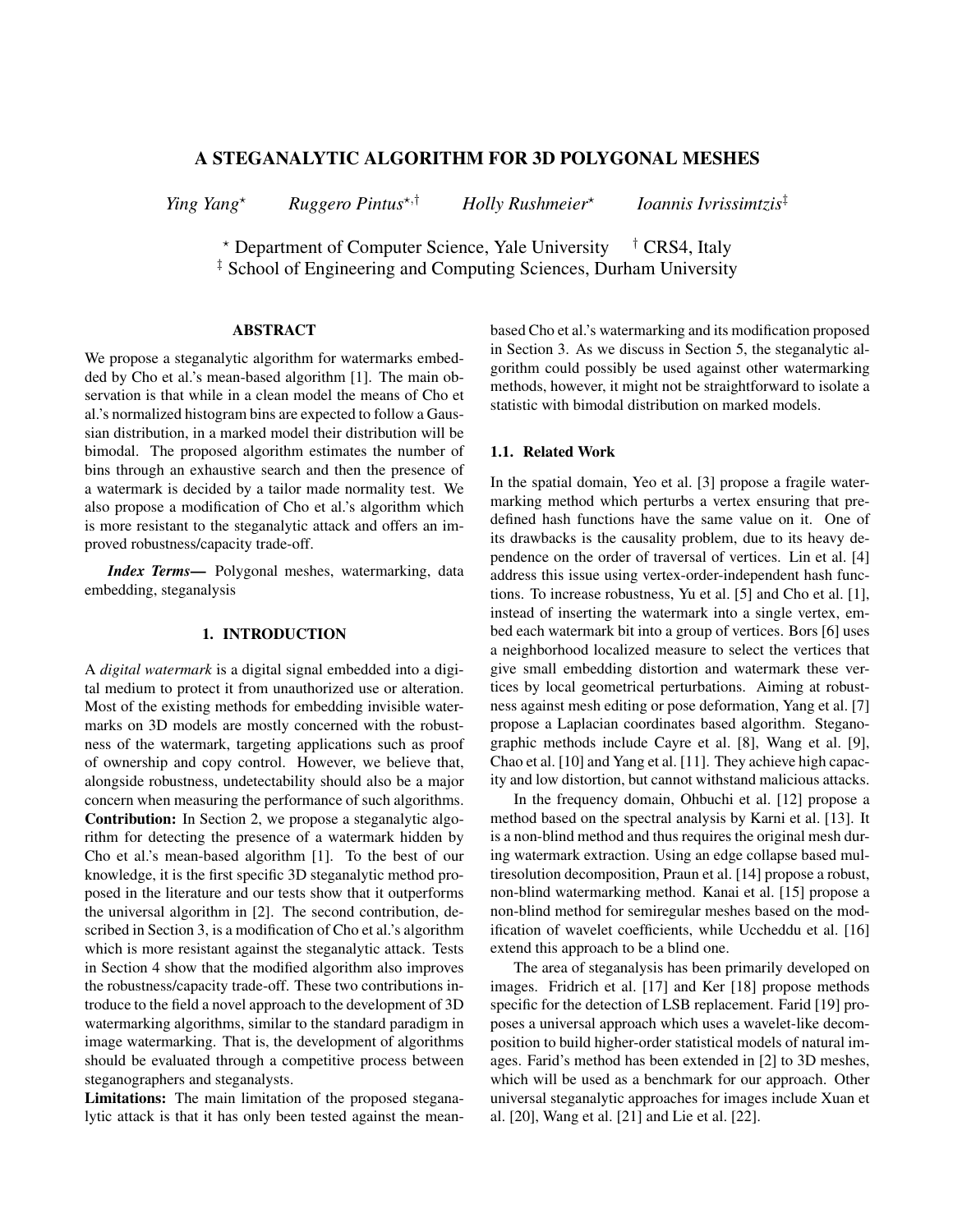## 2. STEGANALYTIC ALGORITHM

Cho et al.'s mean based algorithm works in the spherical coordinate system. First, a  $K$  bin histogram of the radial coordinates is computed and each bin is separately normalised in the interval [0,1]. If  $\mathcal{B}'_k = \{ \rho_{k,j} : j = 1, 2, 3, ...\}$  is the k-th  $(1 \leq k \leq K)$  bin of the normalised radial coordinates  $\rho_{k,j}$ , a -1 (+1) bit is embedded in that bin by perturbing the vertices such that the mean value  $\bar{m}_k$ 

$$
\bar{m}_k = \frac{1}{|\mathcal{B}'_k|} \sum_j \rho_{k,j} \tag{1}
$$

is smaller (greater) than 0.5. Here,  $|\cdot|$  stands for the number of the elements of a set.

Our steganalytic algorithm is based on the observation that embedding will result in a 2-clustering of the set of the mean values

$$
\mathcal{M} = \{\bar{m}_k : 1 \le k \le K\} \tag{2}
$$

see Fig. 1. The main challenge is finding  $K$ , which is done by an exhaustive search through all possible values. For each K, we classify the elements of  $M$  into two clusters using a standard clustering algorithm fitting the data with a mixture of two Gaussians  $\mathcal{N}(\mu_{K,i}, \sigma^2_{K,i}), i=1,2.$  If  $C$  and  $\tilde{C}$  denote the resulting two clusters, we measure the degree of separation between C and  $\tilde{C}$  as the Bhattacharyya distance [23]  $D_K$  of the two Gaussians and estimate  $K$  by

$$
K' = \underset{K}{\text{arg}\max} \left\{ D_K \, : \, K \in [K_{\min}, \, K_{\max}], K \in \mathbb{N} \right\} \quad (3)
$$

subject to

$$
abs(|C| - |\tilde{C}|)/K' \le \epsilon. \tag{4}
$$

 $K_{\text{min}}$  and  $K_{\text{max}}$  define the range of K we would like to consider; we fix  $K_{\text{min}} = 30$  and  $K_{\text{max}} = 500$ .

The rationale behind the constraint of Eq. 4 is the assumption that the watermark bits follow a uniform random distribution, and hence we expect  $|C| \approx |C|$ . Without the constraint, the distance maximization might return a pair consisting of a small cluster containing a few outliers and a large cluster with all the other values.  $\epsilon$  in Eq. 4 is a user-specified constant; here  $\epsilon = 0.15$ .

#### 2.1. Normality Test

After obtaining  $K'$ , we need to decide whether the mesh has been watermarked or not. We use a normality test, deciding whether  $M$  can be modeled by a single Gaussian, in which case the mesh is clean. Otherwise, we assume that the distribution is bimodal and the mesh has been marked. While standard normality tests exist, here we need a test specifically designed for the extreme cases we deal with. Indeed, since  $K'$  is selected for making the distribution of  $M$  as much as possible bimodal, a less sharp test may reject normality even in unmarked meshes.



**Fig. 1.** Scatter plot of the mean values  $\{\bar{m}_k : 1 \leq k \leq K\}$ for the clean *Bunny* with  $K = 200$  bins (left), and the marked *Bunny* with correct estimation  $K' = 200$  bins.

We use Q-Q plots, plotting the quantiles of two distributions against each other. The first distribution is the sample M, while the second is the standardized normal distribution. If two distributions are linearly related, here if  $M$  is linearly related to the normal distribution, the points in the Q-Q plot are nicely modeled by the *reference line* [24]

$$
y=\sigma\cdot x+\mu
$$

where  $\mu$  and  $\sigma$  are the mean and the standard deviation of M.

We check if the reference line is a good model of the points of the Q-Q plot by comparing it with the least square linear fit of these points. If the angle  $\theta$  of the two lines is above a threshold  $\theta_T$ , we assume that the reference line is not a good model of the Q-Q plot, and hence  $\mathcal M$  is not Gaussian and the mesh is marked. Fig. 2 shows the Q-Q plots, the reference line and the least square linear fit for the clean and a marked *Rabbit* model. Notice that for reducing the impact of outliers in  $M$ , we compute the least square linear fit from the points in the range [-0.5, 0.5] of the normal distribution in the Q-Q plot, the gray area in Fig. 2 (left and middle).

We have also experimented with the most standard approach of applying a  $t$ -test on the hypothesis that  $C$  and  $C$ are independent random samples from normal distributions with equal means. The rejection of the hypothesis of equal means would imply a marked model. However, the results were worse than those from the above tailor-made normality test and we also noticed that one had to use extreme values for the confidence  $\alpha$ , e.g., values in the order of  $\alpha \approx 10^{-30}$ , raising numerical stability concerns.

# 3. MODIFIED WATERMARKING ALGORITHM

In a bid to increase the robustness of Cho et al.'s algorithm [1] we propose two modifications. First, in the modified algorithm the origin  $O$  of the spherical coordinate system is not the barycenter of the vertex set. Instead, we project the vertices onto their principal axis and compute  $O$  as the barycenter of the vertices that are projected on that half of the principal axis where the most vertex projections lie. The purpose of shifting O away from the barycenter is to increase the variance in the set of radial coordinates.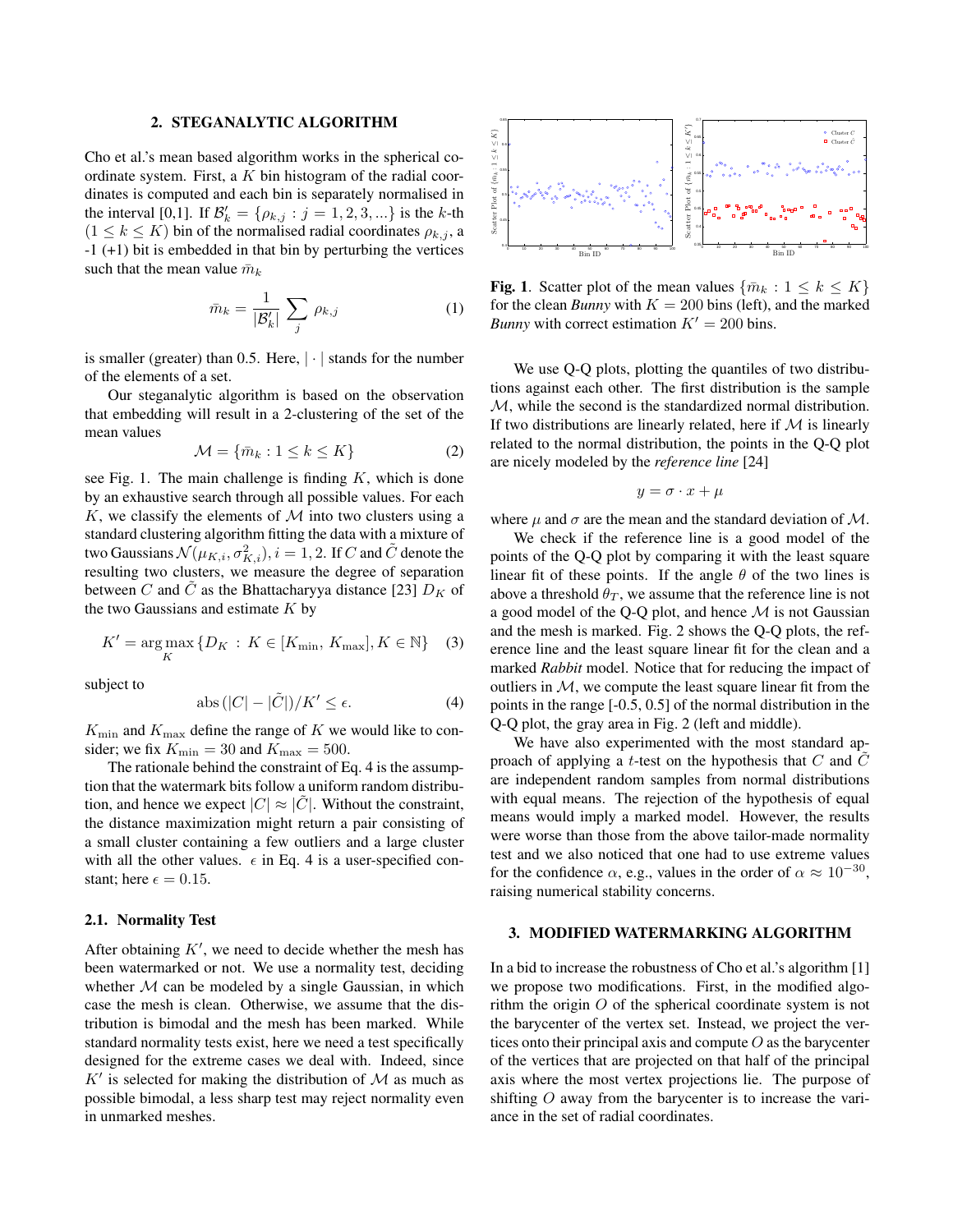The second and most important change is that we embed the message bits by altering the histogram of the radial coordinates (the original method leaves the histogram invariant). While Cho et al.'s approach uses one bin to carry a watermark bit, our method utilizes two bins to deliver a bit. To embed a watermark bit  $w_i \in \{-1, +1\}$ , we take two neighboring bins of the histogram and possibly transfer some elements from one bin to another. The main idea is that the value of  $w_i$  will depend on whether  $\mathcal{B}_k$  is shorter or taller than  $\mathcal{B}_{k+1}$ , that is, on the sign of  $|\mathcal{B}_k| - |\mathcal{B}_{k+1}|$ .

Starting from the second bin  $B_2$ , we arrange adjacent bins into pairs  $(\mathcal{B}_2, \mathcal{B}_3), (\mathcal{B}_4, \mathcal{B}_5), \ldots$  and hide a watermark bit into each *embeddable* pair. A pair is embeddable if

$$
|\mathcal{B}_k| + |\mathcal{B}_{k+1}| \ge 1 \tag{5}
$$

Notice that no watermark bits are carried by the bins  $B_1$  and  $\mathcal{B}_K$ . That means that the end vertices on the principal axis do not move during embedding, increasing the robustness under blind extraction. If  $K$  is odd, the bin pairing process requires to exclude one more bin; here  $\mathcal{B}_{K-1}$ .

A watermark bit  $w_i$  is embedded in an embeddable pair  $(\mathcal{B}_k, \mathcal{B}_{k+1})$  by increasing some radial coordinates in  $\mathcal{B}_k$ , or decreasing some in  $\mathcal{B}_{k+1}$ . To insert  $w_i = -1$ , we increase the values of the  $n_{\text{mov}}$  largest elements  $\rho_i$  of  $\mathcal{B}_k$ , pushing them into  $\mathcal{B}_{k+1}$  through

$$
\rho_i' = \rho_{\min}^{k+1} + \frac{\Delta_\rho}{\underset{n \in \mathbb{N}, n \ge 3}{\arg \min} \{ n : \rho_{\min}^{k+1} + \Delta_\rho / n < \rho_{\max}^{k+1} \}} \tag{6}
$$

where  $\rho'_i$  is the new radial coordinate,  $\rho_{\min}^{k+1}$  and  $\rho_{\max}^{k+1}$  are the minimum and the maximum in  $\mathcal{B}_{k+1}$  and

$$
\Delta_{\rho} = (\rho_{\text{max}} - \rho_{\text{min}})/K \tag{7}
$$

is the range size of each bin. To increase robustness, the denominator of the fraction in Eq. 6 is chosen among a set of possible candidates such that  $\rho'_i$  is inside the range of the existing elements of  $\mathcal{B}_{k+1}$ , that is,  $\rho_{\min}^{k+1} < \rho_i' < \rho_{\max}^{k+1}$ , and it is as near to  $\rho_{\text{max}}^{k+1}$  as possible. Notice that the choice of moving the largest elements of  $\mathcal{B}_k$  into  $\mathcal{B}_{k+1}$  also helps keeping the embedding distortion to a minimum.

The robustness and distortion trade-off is controlled by a user specified integer threshold  $n_{\text{thr}} \geq 1$ . We move elements from  $\mathcal{B}_k$  into  $\mathcal{B}_{k+1}$  until, if possible,

$$
|\mathcal{B}'_{k+1}| - |\mathcal{B}'_{k}| = n_{\text{thr}} \tag{8}
$$

We separate the following three cases:

**Case 1:** If  $|\mathcal{B}_{k+1}| - |\mathcal{B}_k| \ge n_{\text{thr}}$ , then  $n_{\text{mov}} = 0$ , meaning no alteration is required.

**Case 2:** Else if  $|\mathcal{B}_k| + |\mathcal{B}_{k+1}| < n_{\text{thr}}$ , then  $n_{\text{mov}} = |\mathcal{B}_k|$ , meaning all the elements in  $\mathcal{B}_k$  are transferred into  $\mathcal{B}_{k+1}$ . **Case 3:** Else if  $|\mathcal{B}_k| + |\mathcal{B}_{k+1}| > = n_{\text{thr}}$ , then

$$
n_{\text{mov}} = \left[ (|\mathcal{B}_k| - |\mathcal{B}_{k+1}| + n_{\text{thr}})/2 \right] \tag{9}
$$

Table 1. Comparison between the universal steganalysis in [2] applied on Cho's et al. (first row), the proposed specific steganalysis applied on Cho's et al. (second row) and the proposed steganalytic algorithm using the statistic  $|\mathcal{B}_k| - |\mathcal{B}_{k+1}|$ applied on the proposed modification of Cho's et al. (third row). The fourth column shows the accuracy in the estimation of  $K$  and the fifth the steganalytic accuracy.

| Method | #Bits | #Marked 3D | Accy of $K$ | Accy   |
|--------|-------|------------|-------------|--------|
| [2]    | 64    | 359        | N/A         | 80.93% |
| Cho's  | 64    | 443        | 96.84%      | 98.52% |
|        | 100   | 386        | 96.63%      | 97.91% |
| Ours   | 64    | 439        | 87.70%      | 70.82% |
|        | 100   | 426        | 92.96%      | 73.78% |

The embedding process for  $w_i = +1$  is analogous. It is a straightforward but tedious exercise to show that the above process is reversible and blind extraction of the watermark is possible. The details are omitted.

### 4. EXPERIMENTAL RESULTS

We validated the steganalytic algorithm on a test set consisting of 445 clean models, mostly from Princeton's University repository [25], and their marked counterparts. As some 3D meshes are unable to carry the watermark for some values of K, we might have different numbers of marked models for different K's.

Table 1 shows that the proposed steganalysis outperforms the universal steganalytic algorithm proposed in [2], while the proposed modified method is more robust. When testing the modified method, we not only applied the steganalytic attack on the distribution of the means  $\bar{m}_k$ , where it obviously fails (see red curve of Fig. 2 (right)), but also on the differences  $|\mathcal{B}_k| - |\mathcal{B}_{k+1}|$  (see green curve of Fig. 2 (right)), trying to detect a possible bimodality on their distribution. Table 1 shows that while by targeting the  $|\mathcal{B}_k| - |\mathcal{B}_{k+1}|$  statistic we can achieve a high accuracy rate for the estimation of K, however, the actual rate of steganalytic success is significantly lower. The reason is that the distribution of  $|\mathcal{B}_k|-|\mathcal{B}_{k+1}|$  does not follow the single Gaussian assumption as well as that of  $\bar{m}_k$ .

Fig. 2 (right) plots the detection accuracy with respect to the angle threshold  $\theta_T$ , measured in degrees, for Cho et al.'s and our watermarking methods that embed 100 bits into the *Rabbit* model. The proposed steganalytic method successfully detects the existence of watermark with an accuracy of up to 98% at  $\theta_T = 2.8^{\circ}$  for Cho et al.'s watermarking and 73% at  $\theta_T = 1.5^{\circ}$  for the modified method. The figure also implies that we can set the threshold  $\theta_T$  to any value within [2, 3] for Cho et al.'s watermarking and to any value within [1.3, 1.7] for our approach.

Next, we compare the distortion/capacity performance of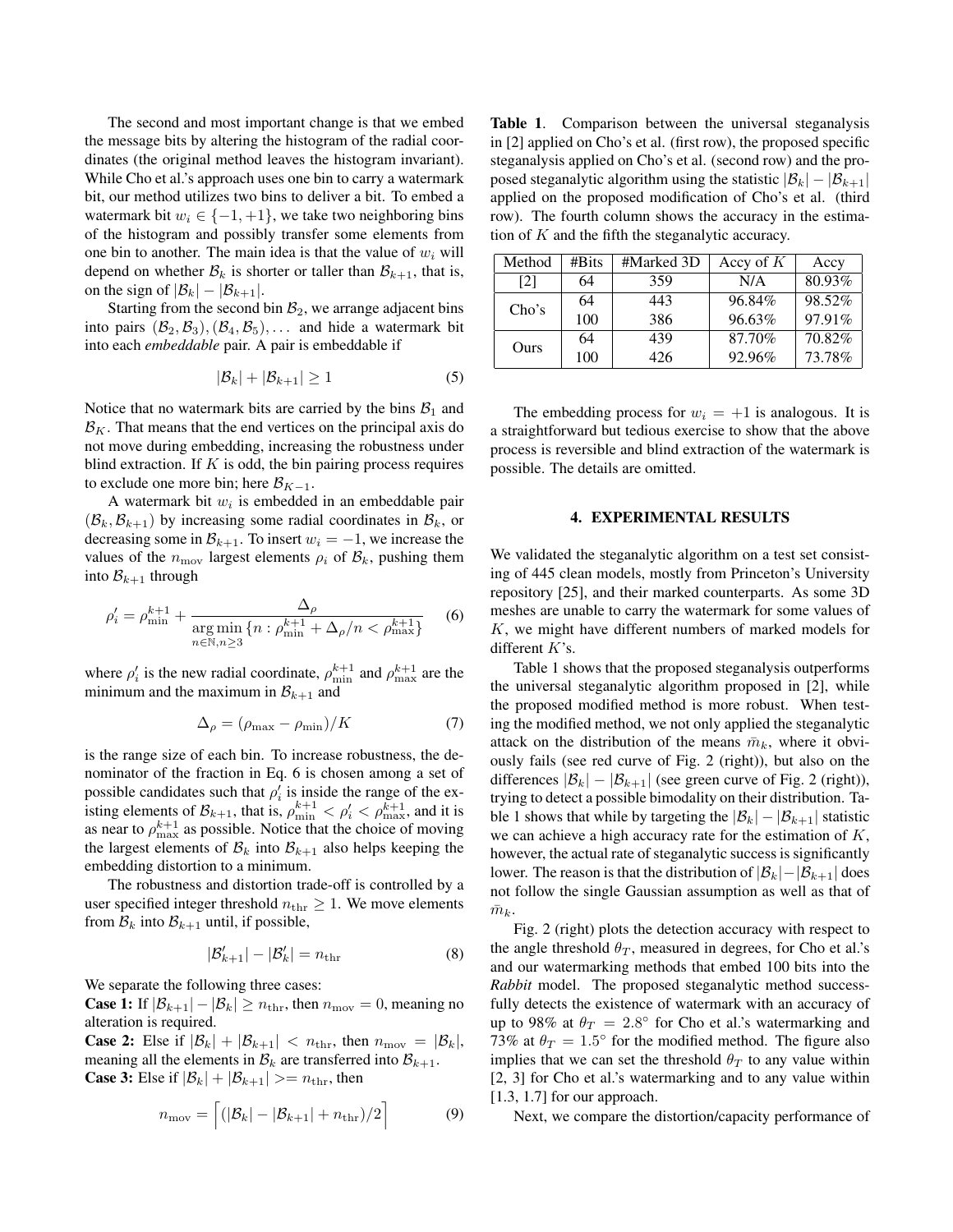

Fig. 2. Q-Q plot of M for the clean *Rabbit* (left) and the marked by Cho et al.'s with 100 bins (middle). Plot of the detection accuracy with respect to the angle threshold  $\theta_T$  (in degrees) for Cho et al.'s and the modified method with 100 bits.



Fig. 3. Embedding distortion measured as the RMSE (left) and the Hausdorff distance (right) when embedding 100, 150 and 200 watermark bits.

the modified algorithm against the original Cho et al.'s algorithm. Using the Metro tool [26], we measure distortion by the root mean square error (RMSE) and the Hausdorff distance between the clean and the marked mesh. Fig. 3 shows that the performance of the modification is comparable to that of the original.

Finally, we compare the robustness against malicious attacks using the standard measure of the correlation coefficient

$$
\mathcal{C}(\mathbf{w}, \mathbf{w}') = \frac{\sum_{i} (w_i - \bar{w}) \cdot (w'_i - \bar{w}')}{\sqrt{\sum_{i} (w_i - \bar{w})^2 \cdot \sum_{i} (w'_i - \bar{w}')^2}} \tag{10}
$$

where  $\bar{w}$  and  $\bar{w}'$  are the means of the inserted watermark sequence  $w$  and the extracted sequence  $w'$ , respectively. Following the 3D mesh watermarking benchmark in [27], we fixed  $K = 400$  and carried out attacks with varying strength. Noise Addition: Random noise was added to all vertex coordinates  $(x_i, y_i, z_i)$  according to (resp.  $y_i, z_i$ )

$$
x_i' = x_i + a_i \cdot \bar{d} \tag{11}
$$

where  $\bar{d}$  is the average radial coordinate, and  $a_i$  is a uniformly random number in the interval  $[-A, A]$ . We tested on four different levels of noise :  $A = 0.05\%, 0.10\%, 0.25\%, 0.50\%$ . Smoothing: We applied to the marked models 10, 30 and 50 iterations of Laplacian smoothing [28], fixing the deformation factor at  $\lambda = 0.02$ .



Fig. 4. Comparison between original and modified Cho et al.'s methods. Noise addition (left) and Laplacian smoothing attack (right).

Fig. 4 shows that the modified method is more robust under noise addition and smoothing attacks. In all our experiments, in the original Cho et al.'s method we used the parameter settings recommended in [1].

#### 5. DISCUSSION AND FUTURE WORK

While the proposed steganalytic algorithm was specifically designed to target Cho et al.'s algorithm [1], the main idea could possibly be applied on several other algorithms that embed each watermark bit by altering a specific statistic of the model. For example, a steganalytic attack on the proposed modified algorithm targeting the statistic,  $|\mathcal{B}_k| - |\mathcal{B}_{k+1}|$ , gives reasonable results. Other algorithms where such a steganalytic attack might be successful include the variance-based watermarking by Cho et al. and the geodesic distance-based watermarking by Luo and Bors [29]. In the future, we plan to adapt the steganalytic algorithm to these cases.

The proposed modification of Cho et al.'s algorithm uses a discrete statistic, here the difference in the height of adjacent bins, rather than a continuous statistic such as the mean of the values in a bin. In the future, we plan to propose discrete counterparts for algorithms such as the one in [29], and check if they also improve the robustness/distortion trade-off, the robustness under steganalytic attacks, and the robustness under malicious watermark removal attacks.